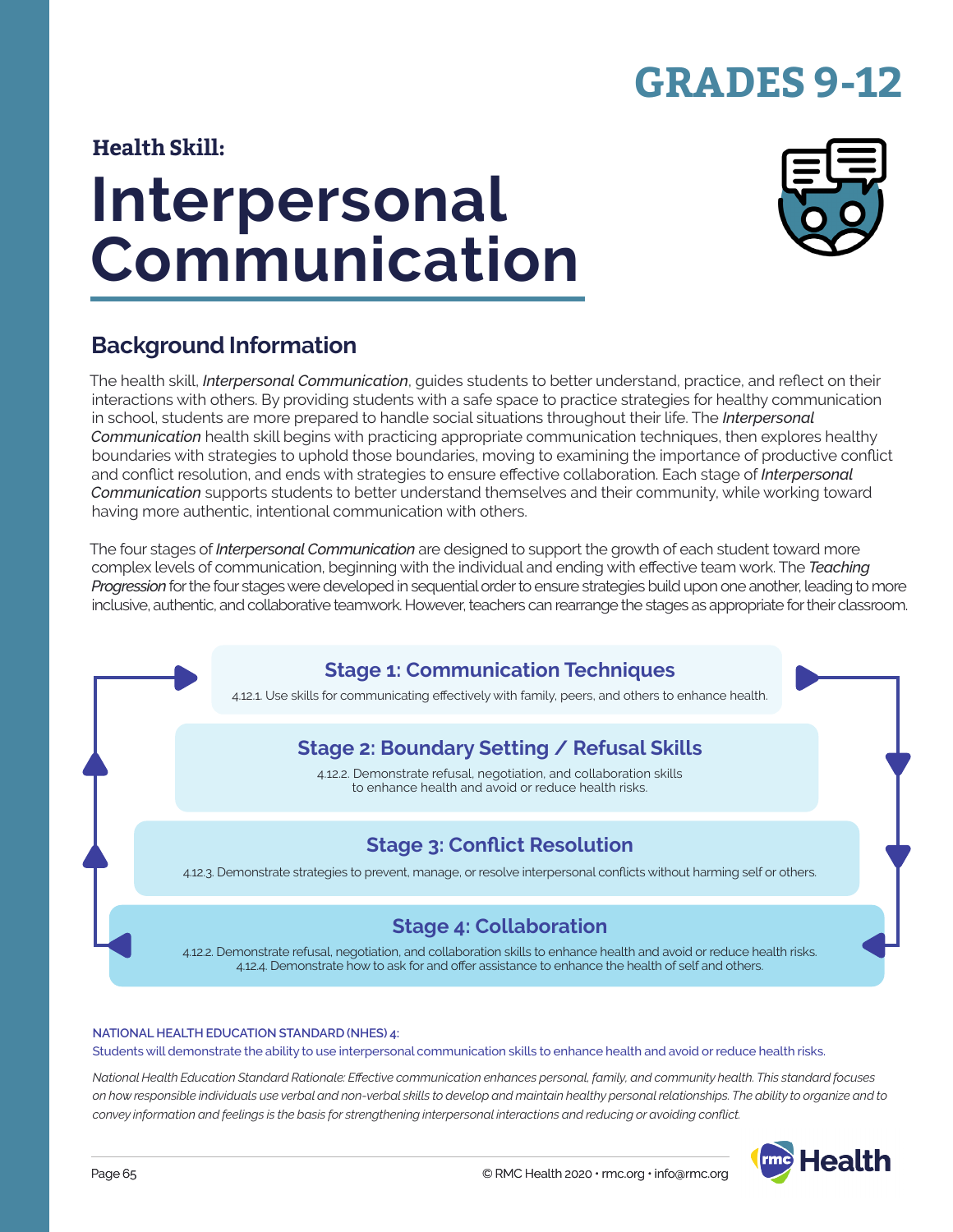

### **Grades 9-12 Framework**

In grades 9-12, students learn a variety of strategies to effectively communicate in a variety of modes. The graphic below outlines the strategies learned in each stage, beginning with *Stage 1: Communication Techniques* and ending with *Stage 4: Collaboration*. Teachers should use the strategies listed as a starting point and add strategies to meet the needs of their students.

| Stage 1: Commincation Techniques<br><b>Strategies:</b><br>· Analyze context of<br>situation<br>· Active Listening<br>· Ask questions<br>· Summarize the speaker<br>· Body language<br>· Nodding<br>• Eye contact<br>· Facial expressions<br>· Non-verbal<br>communication<br>• Eye contact with the<br>listener(s)<br>· Appropriate posture<br>· Appropriate hand<br>gestures<br>· Use voice effectively<br>· Eye contact<br>· Hand gestures<br>· Facial expressions<br>· Volume of voice<br>· Tone (inflection)<br>· Speed<br>· Pausing<br>· Use effective written<br>communication<br>• Use concise and clear<br>language<br>· Create an appropriate<br>tone with punctuation<br>and grammar<br>· Reread and edit your<br>writing<br>• Consider the ways<br>your words could be<br>interpreted and<br>change to be more<br>easily interpreted<br>· Suggest a time to talk in<br>person or over the phone<br>if the message is too<br>complex | <b>Strategies:</b><br>Boundary Setting<br>· Identify personal<br>boundaries<br>· I-Statements<br>· Communicate your<br>boundary<br>· Use a refusal /<br><mark>ି</mark><br>boundary setting<br>Refusal Skills<br>strategy<br>· Say no firmly and<br>loudly<br>· Stand tall and<br>be clear in your<br>communication<br>. Avoid or leave the<br>situation<br>Stage 2:<br>· Ask a question<br>· Suggest something<br>different to do<br>· Explain why it is a<br>bad idea for you<br>· Ignore the<br>suggestion<br>· Make a joke or use<br>humor<br>· Politely decline<br>- "Thanks but no<br>thanks"<br>· Acknowledge the<br>other person's<br>feelings and explain<br>your decision<br>$\cdot$ Seek help from a<br>trusted adult | Resolution<br><b>Strategies:</b><br>· Identify feelings<br>· Use coping strategies<br>to remain calm<br>Conflict<br>· Engage<br>· Walk away<br>· Perspective-taking<br>$\ddot{\mathbf{c}}$<br>· I-Statements<br>Stage<br>· Negotiate needs<br>& wants<br>· Create a plan to<br>resolve conflict | 4: Collaboration<br><b>Strategies:</b><br>· Identify team goal<br>· Delegate tasks based<br>on strengths<br>· Get to know team<br>members<br>Stage.<br>· Listen to ideas from all<br>team members<br>Create team norms<br>· Build consensus and<br>make decisions |
|------------------------------------------------------------------------------------------------------------------------------------------------------------------------------------------------------------------------------------------------------------------------------------------------------------------------------------------------------------------------------------------------------------------------------------------------------------------------------------------------------------------------------------------------------------------------------------------------------------------------------------------------------------------------------------------------------------------------------------------------------------------------------------------------------------------------------------------------------------------------------------------------------------------------------------------------|---------------------------------------------------------------------------------------------------------------------------------------------------------------------------------------------------------------------------------------------------------------------------------------------------------------------------------------------------------------------------------------------------------------------------------------------------------------------------------------------------------------------------------------------------------------------------------------------------------------------------------------------------------------------------------------------------------------------------------|-------------------------------------------------------------------------------------------------------------------------------------------------------------------------------------------------------------------------------------------------------------------------------------------------|-------------------------------------------------------------------------------------------------------------------------------------------------------------------------------------------------------------------------------------------------------------------|
|                                                                                                                                                                                                                                                                                                                                                                                                                                                                                                                                                                                                                                                                                                                                                                                                                                                                                                                                                |                                                                                                                                                                                                                                                                                                                                                                                                                                                                                                                                                                                                                                                                                                                                 |                                                                                                                                                                                                                                                                                                 |                                                                                                                                                                                                                                                                   |

#### **Notes on Grade Level Progression**

Activities, vocabulary, and language throughout the models are vertically aligned and build upon one another. If students require scaffolding refer to previous grade levels for additional ideas for activities and instruction that address gaps in student skills. For enrichment activities, look at higher grade levels in order to provide additional practice opportunities or for ideas on how to deepen understanding.

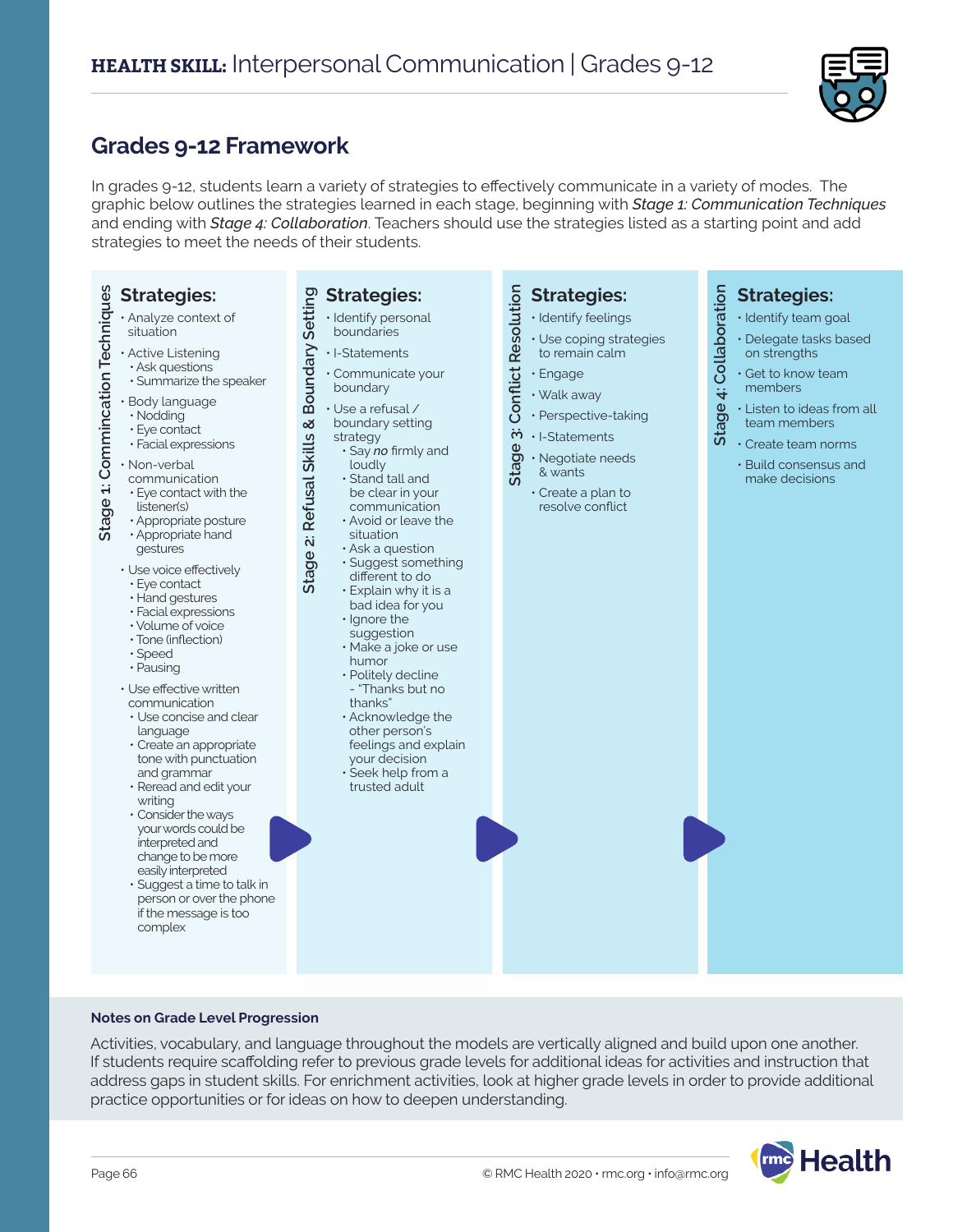

# **Stage 4: Collaboration**

People are often put into collaborative groups and need to be taught specific skills to have the most successful, effective teams. Effective collaboration skills can lead to more creative outcomes, increased content retention, higher self-esteem, and increased empathy. Also, students with effective collaboration skills are better prepared for future social situations and career opportunities. In *Stage 4: Collaboration*, students explore their personal contribution to teams, the impact of their actions, and specific skills to promote inclusion. Students also learn valuable strategies to hold teams accountable for quality work that accomplishes team goals. Throughout collaboration, students may get into conflict. Encourage students to use the conflict resolution strategies established in *Stage 2: Conflict Resolution* to address these conflicts and move forward to achieve team goals.



### **Grades 9-12 Framework**

In grades 9-12, students practice strategies to create effective, strategic and inclusive teams. Students begin *Stage 4: Collaboration* by identifying team goals in order to have a clear objective for collaborative work. Next, students evaluate their personal role and impact on the team by acknowledging their strengths and evaluating the influence of individuals on a team. Understanding the strengths of ourselves and others allows the team to delegate tasks effectively and ensures higher quality work. Finally, students learn to support their teams by practicing inclusion strategies and learning how to create proposals using consensus-building strategies. To teach *Stage 4: Collaboration*, teachers should provide opportunities to work in groups to complete a variety of tasks. *Stage 4: Collaboration* can be taught and reinforced anytime the teacher plans on having students work in groups.

Mastery of *Stage 4: Collaboration* means students are able to identify the goal of a team, understand their roles and responsibilities on a team, contribute to a team by fulfilling their roles and responsibilities, and include all members of their team.

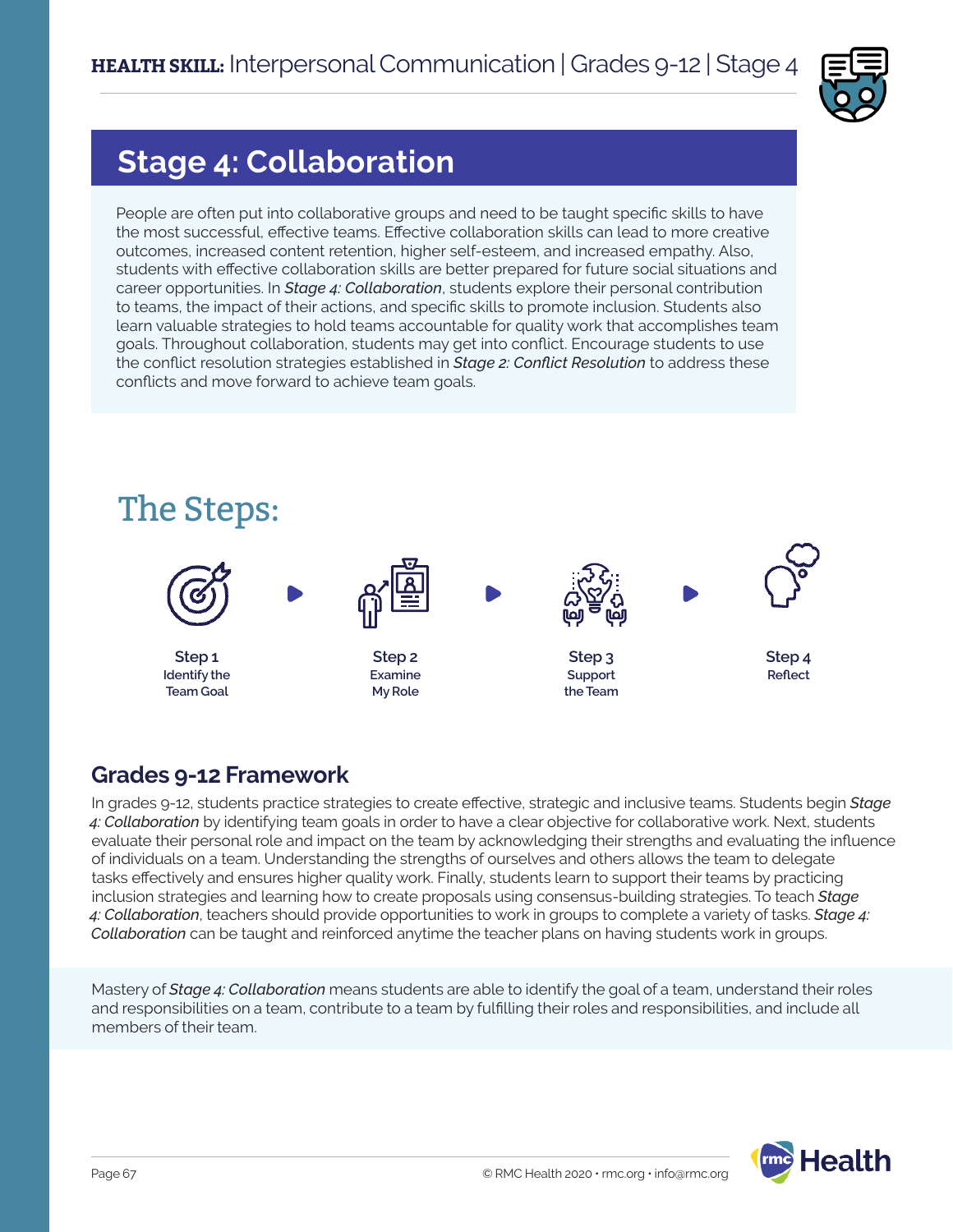

# **Stage 4: Collaboration**

# The Steps:



### **Step 1: Identify the Team Goal**

**Step Overview:** Identifying the goal of a team is the first step in building effective, successful teams. Without a goal driving the team, the team can easily become off-task or confused. Students in Step 1, begin to examine the importance of collaboration and learn the necessary skills of naming their team's goal for a given task. Students demonstrate their ability to set a goal for their team that is specific, measurable and timely. This step allows students to start their team activity with focus and common understanding.

#### **Sub Skill(s):**

- Define collaboration
- Identify the goal of the team



### **Step 2: Examine My Role**

**Step Overview:** This step allows students to understand what their roles and responsibilities are in a team. Students should first understand what makes a good team member, and then reflect on how they can use their personal strengths to contribute to a team. Once students understand the impact

their individual efforts have on whether or not a team achieves their goal, they spend time exploring their strengths in order to better understand how they can best support their team in the activity and delegate tasks accordingly.

#### **Sub Skill(s):**

- Name attributes of a positive team member
- Explain impact of an individual on a team
- Delegate tasks based on strengths

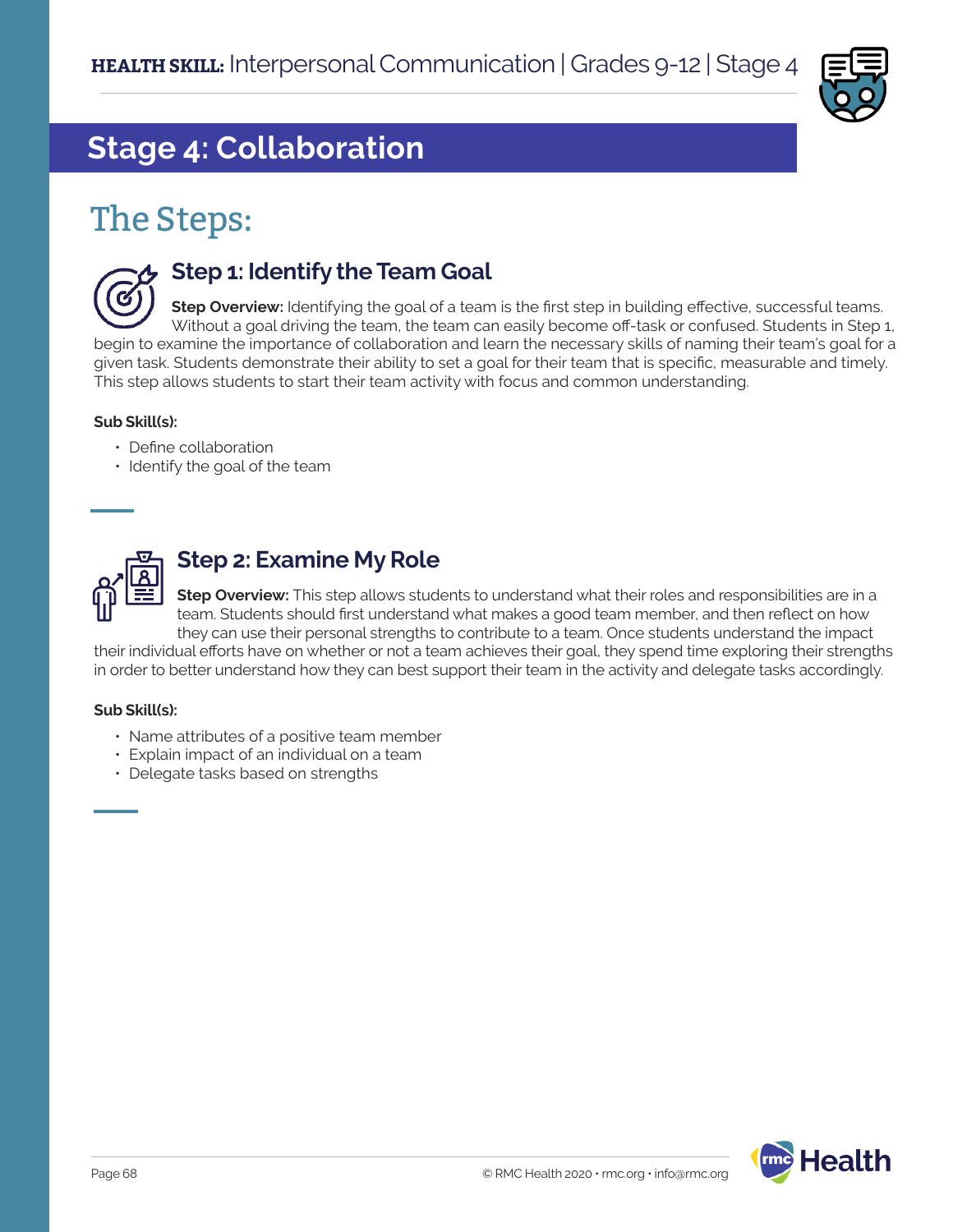



## **Step 3: Support the Team**

**Step Overview:** Part of collaboration is supporting a team in achieving its goals. This step is important once work has started and needs to be completed. Many of the strategies help students include all members of the team. Inclusion of all team members leads to the most creative and effective teams. We want students to work in teams to promote diverse perspective taking, increase creativity, and create an environment where new ideas are shared and challenged. Collaboration is the most complex form of interpersonal communication, and it can lead to the most creative results. To reach these results, all members of a team must be included and utilized. In Step 3, students practice inclusion strategies and consensus building to make their teams more dynamic and productive.

### **Sub Skill(s):**

- Explain why inclusion is important to collaboration
- Get to know team members
- Listen to all team member ideas
- Create team norms
- Build consensus and make decisions



### **Step 4: Reflect**

**Step Overview:** Learning to reflect takes practice and intention. After working on a team, it is important to take time after the task or goal is completed to ask important questions about the teams's ability to complete the goal created at the beginning of the collaboration process. Each person should reflect on their personal contribution, their strengths, and their areas of growth. The final step of *Stage 4: Collaboration*  allows for students to reflect on their experience and success. Students use this reflection process to improve work in the future to create more successful teams. Building time for students to reflect is crucial in developing metacognition, which supports health skills, *Self-Management and Advocacy for Self & Others.* 

#### **Reflection Question(s):**

- Did our team achieve our goal? Why or why not?
- Did our team include everyone? Why or why not?
- Did I fulfill my responsibilities? Why or why not?
- Did our team experience any conflict? If so, how did we work through this conflict?
- What is something our team was really good at doing?
- What is something our team needs to improve?